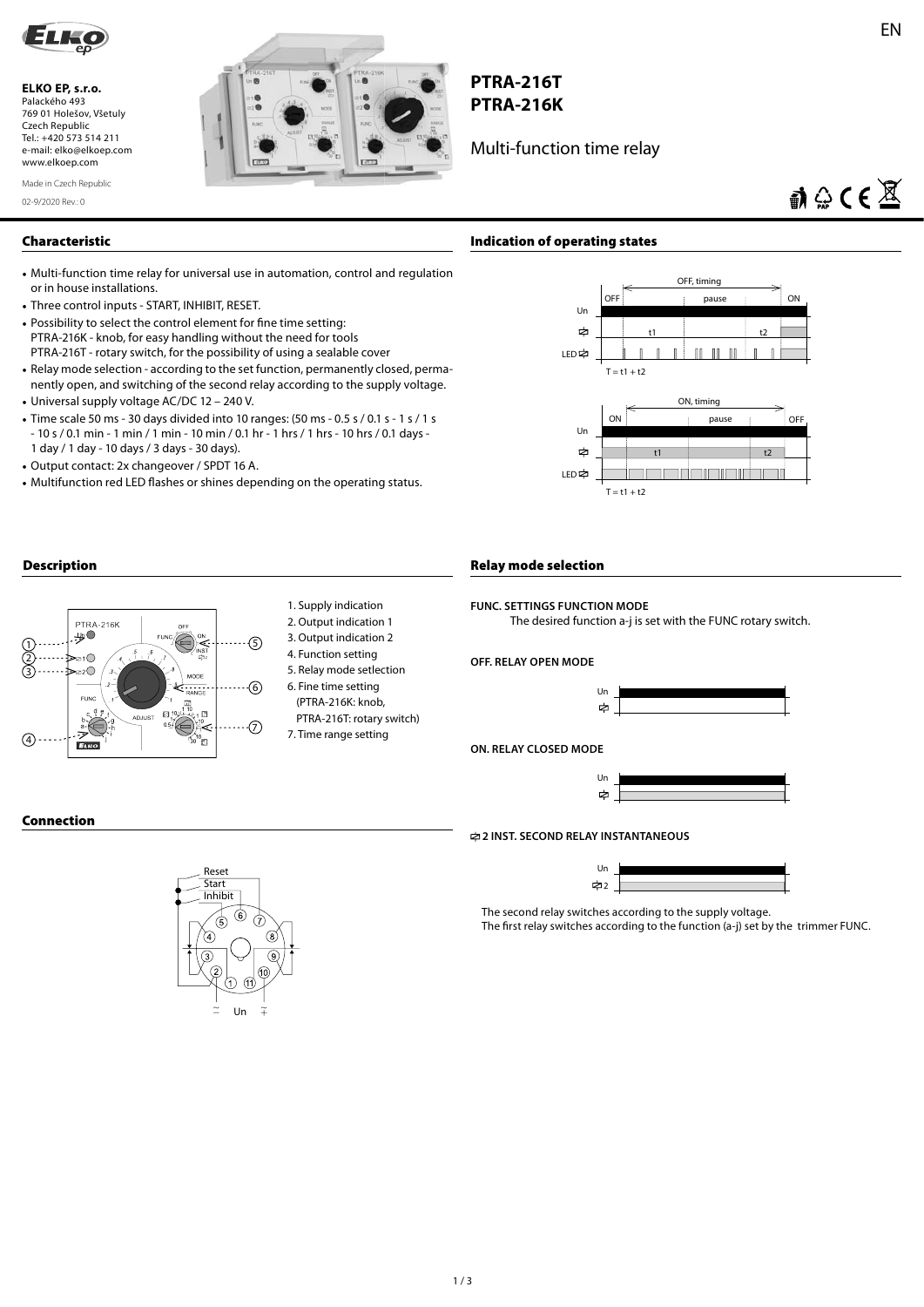#### **Functions**

Control input function description:

• Contact START starts the time function

- INHIBIT contact pauses timing (pause)
- The RESET contact simulates switching the supply voltage on and off

Same for all features:

- If the control contact START is closed and the supply voltage is connected, the time function is activated when the supply voltage is connected.
- Closing the control contact INHIBIT pauses the timing, after opening the control contact INHIBIT timing continues from the moment of interruption.
- If the INHIBIT control contact is closed, the START control contact is activated and the timing is paused.
- Closing the control contact RESET immediately terminates the timing and the relay opens, just as when the supply voltage is disconnected.
- If the control contact RESET is closed and then the control contact START is closed, the time function is activated when the control contact RESET is opened as well as when the supply voltage is connected.

| Un             |               |  |  |  |  |  |  |
|----------------|---------------|--|--|--|--|--|--|
| <b>START</b>   |               |  |  |  |  |  |  |
| <b>RESET</b>   |               |  |  |  |  |  |  |
| <b>INHIBIT</b> |               |  |  |  |  |  |  |
| ⊭              |               |  |  |  |  |  |  |
|                | $T = t1 + t2$ |  |  |  |  |  |  |

When the supply voltage is applied, the relay is open. If the control contact START is closed, the relay closes. After tripping Contact Start starts the delay time T. After the end of the timing relay is switched off.

### **f. SINGLE SHOT**

**e. OFF DELAY**



When the supply voltage is applied, the relay is open. When the START control contact is closed, the relay energizes and starts the delay time T. After the end of the timing relay is switched off. The closing of the START control contact during timing is ignored.

#### **g. WATCHDOG**



When the supply voltage is applied, the relay is open. When the START control contact is closed, the relay energizes and starts the delay time T. After the end of the timing relay is switched off. Closing control contact START during timing triggers a new time delay T - the relay closing time is thus increased.

#### **h. PULSE GENERATOR 0.5s with Control Signal**

| Un             |  |      |  |    |  |    |        |  |
|----------------|--|------|--|----|--|----|--------|--|
| <b>START</b>   |  |      |  |    |  |    |        |  |
| RESET          |  |      |  |    |  |    |        |  |
| <b>INHIBIT</b> |  |      |  |    |  |    |        |  |
| 中              |  | 0.5s |  | t1 |  | t2 | < 0.5s |  |

When the supply voltage is applied, the relay is open. When the START control contact is closed, starts the time delay T. After the end of the timing relay switches for the fixed time (0.5 sec).

#### **i. INTERVAL ON/OFF**



When the supply voltage is applied, the relay is open. When the START control contact is closed, the relay energizes and starts the delay time T. After the end of the timing relay is switched off. By opening the control contact start relay again closes and starts the delay time T. After the end of the timing relay is switched off.



If the START control contact is open during timing, a restart occurs - the relay remains closed and a new time delay T begins. When the timing is complete, the relay opens.

# **a. ON DELAY with Control Signal**



When the supply voltage is applied, the relay is open. If the control contact START is closed, the time delay T starts.

The closing of the START control contact during timing is ignored.

#### **b. INTERVAL ON with Control Signal**



When the supply voltage is applied, the relay is open. When the control contact START is closed, the relay closes and the time delay T begins.

If the START control contact is open during timing, the time interval is immediately terminated and the relay opens.

#### **c. FLASHER - ON first with Control Signal**



When the supply voltage is applied, the relay is open. When the START control contact is closed, the relay energizes and starts the delay time T. After the end of the timing relay opens and again runs delay time T. Upon completion timing again switches, and the sequence is repeated until the supply voltage is disconnected.

#### d. FLASHER - OFF first with Control Signal



When the supply voltage is applied, the relay is open. When the START control contact is closed, starts the time delay T. After the end of the timing relay closes and again runs delay time T. After the end of the timing relay opens and the sequence is repeated until the supply voltage is disconnected.